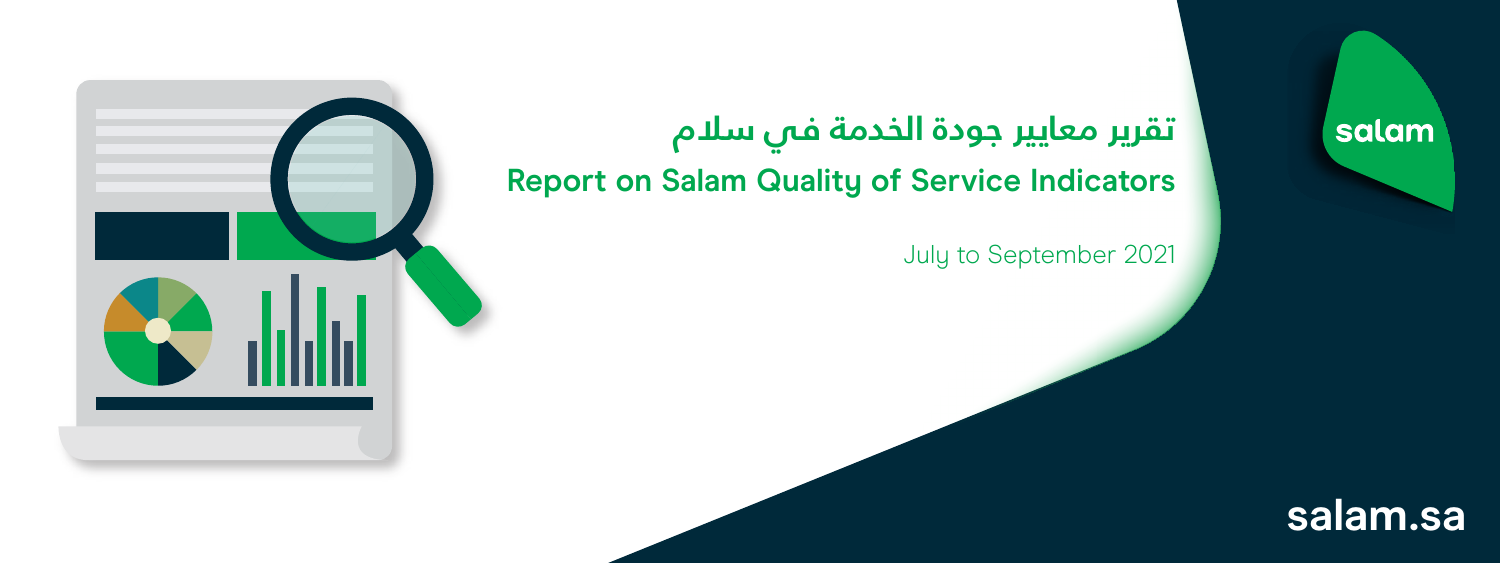## **General Key Performance Indicators**

| <b>KPI name</b>                          | "Measurement<br>Unit" | <b>KPI Value</b>                                                                                                                      |                |              |              |                       | <b>Target</b>                             |
|------------------------------------------|-----------------------|---------------------------------------------------------------------------------------------------------------------------------------|----------------|--------------|--------------|-----------------------|-------------------------------------------|
|                                          |                       | <b>Required Statistics and description</b>                                                                                            | 7th<br>month   | 8th<br>month | 9th<br>month | <b>3rd</b><br>Quarter | value for quarter                         |
| <b>Supply Time</b>                       | <b>Time</b>           | fastest 50 % of orders are completed (in days)                                                                                        | O.1            | 0.1          | 0.1          | O.1                   | 7 days for 90%<br>of requests             |
|                                          |                       | fastest 90 % of orders are completed (in days)                                                                                        | 0.46           | 0.49         | 0.46         | 0.47                  |                                           |
|                                          |                       | fastest 95 % of orders are completed (in days)                                                                                        | 0.57           | 0.61         | 0.58         | 0.59                  |                                           |
|                                          |                       | fastest 99 % of orders are completed (in days)                                                                                        | 0.76           | 0.84         | 0.76         | 0.79                  |                                           |
| <b>Fault Rate</b>                        | <b>Percentage %</b>   | percentage of fault reports per fixed access line                                                                                     | 2.99%          | 3.01%        | 2.86%        | 2.95%                 | $< 5\%$                                   |
|                                          | <b>Number</b>         | average number of fixed access lines                                                                                                  | 105423         | 111506       | 116560       | 111163                |                                           |
| <b>Fault Repair Time</b>                 | <b>Time</b>           | fastest 80 % of repairing valid faults on fixed access lines (in hours)                                                               | 8:11:00        | 6:30:00      | 11:34:00     | 8:45:00               | "Within 24 hours<br>for 90% of faults"    |
|                                          |                       | fastest 90 % of repairing valid faults on fixed access lines (in hours)                                                               | 10:11:00       | 8:17:00      | 14:33:00     | 11:00:20              |                                           |
|                                          |                       | fastest 95 % of repairing valid faults on fixed access lines (in hours)                                                               | 11:36:00       | 9:44:00      | 16:37:00     | 12:39:00              |                                           |
| "Response Time for<br>Reply to Requests" | <b>Time</b>           | The average time to respond to requests received through electronic channels, including<br>e-mail, social media and others (in hours) | 0:54           | 0:51         | 0:53         | 0:52                  | "within 60 sec for<br>85% of voice calls" |
|                                          |                       | The average time to respond to requests received through voice calls (in seconds)                                                     |                | 6            | 5            | 6                     |                                           |
|                                          |                       | Time to respond to the fastest 85% of requests received through voice calls (in seconds)                                              | $\overline{3}$ | 5            | 4.5          | 4.17                  |                                           |